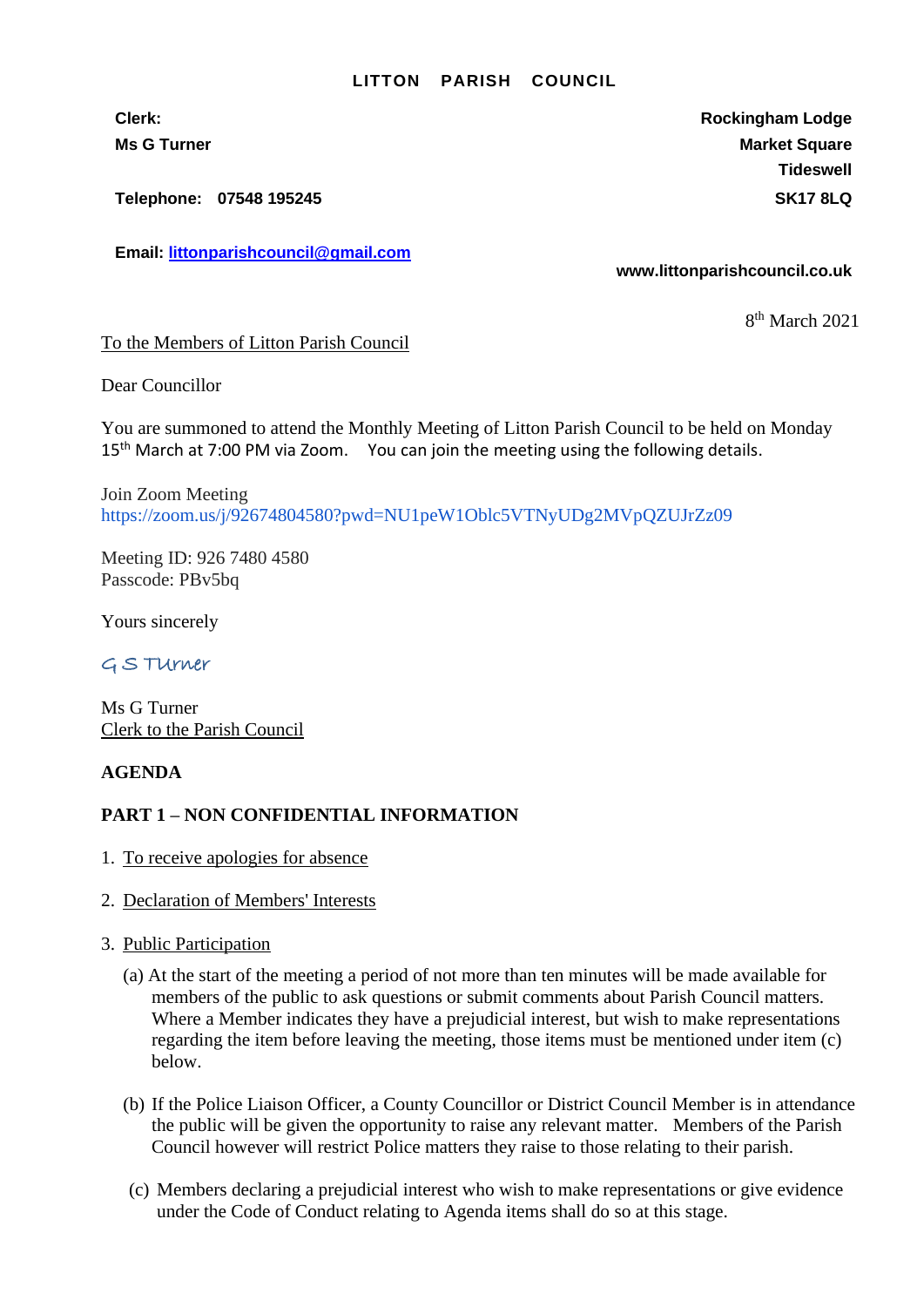To determine which items, if any, from the Agenda should be taken with the public excluded. If the Parish Council decides to exclude the public, it will be necessary to pass a resolution in the following terms:

"to consider a resolution under the Public Bodies (Admission to Meetings Act 1960) s1 to exclude members of the press and public in order to discuss item number ..."

This item will then be discussed with press and public excluded.

- 4. To confirm the minutes of the Monthly Meeting held on 8<sup>th</sup> February 2021
- 5. Actions from the minutes
	- 2174 Litton Telephone kiosk adoption replacement of light (KO)
	- 2221 Removal of benches and play equipment on Cressbrook Village Green (All)
	- 2250 Parking, signage and overgrown verges at Cressbrook (All)
	- 2252 Playground improvements update (GR/RR)
	- 2275 Extension of white line opposite Hall Lane to enable the service bus space to turn round(All)
	- 2278 Request for footpath near new houses at Litton Dale (All)
	- 2331 Request for a new waste bin on the village green by the village shop (NG)

# **PART 2 – MATTERS TO BE DISCUSSED FOLLOWING THE EXCLUSION OF THE PRESSS AND PUBLIC under Public Bodies (Admission to Meetings) Act 1960 s1 on the grounds that publicity would be prejudicial to the public interest by reason of the confidential nature of the business to be transacted.**

2281 Vehicular access across the village greens (All) 2282 Sunnybank (JM/GR)

- 6. Handy Person Contract Interviews (NG/GR)
- 7. Cemetery fee regulations (see attached) (All)
- 8. Feedback from TDCG meeting 24<sup>th</sup> February (GR/RR)
- 9. Village Greens/Verges & litter picker (JM)
- 10. Review of Planning Policy (see attached) (All)
- 11. Annual Parish Meeting/June meeting (All)
- 12. Planning Applications

Town & Country Planning (Development Management Procedure) Order 2015 Notice under Article 13 of application for planning permission - proposed works at Lytton Edge Farm, Litton

- 13. Request for Leave of Absence
- 14. Finance (Clerk) Accounts for Payment (to follow via email)
- 15. Correspondence

Correspondence received by Clerk since the last Council Meeting.

Twenty is Plenty campaign